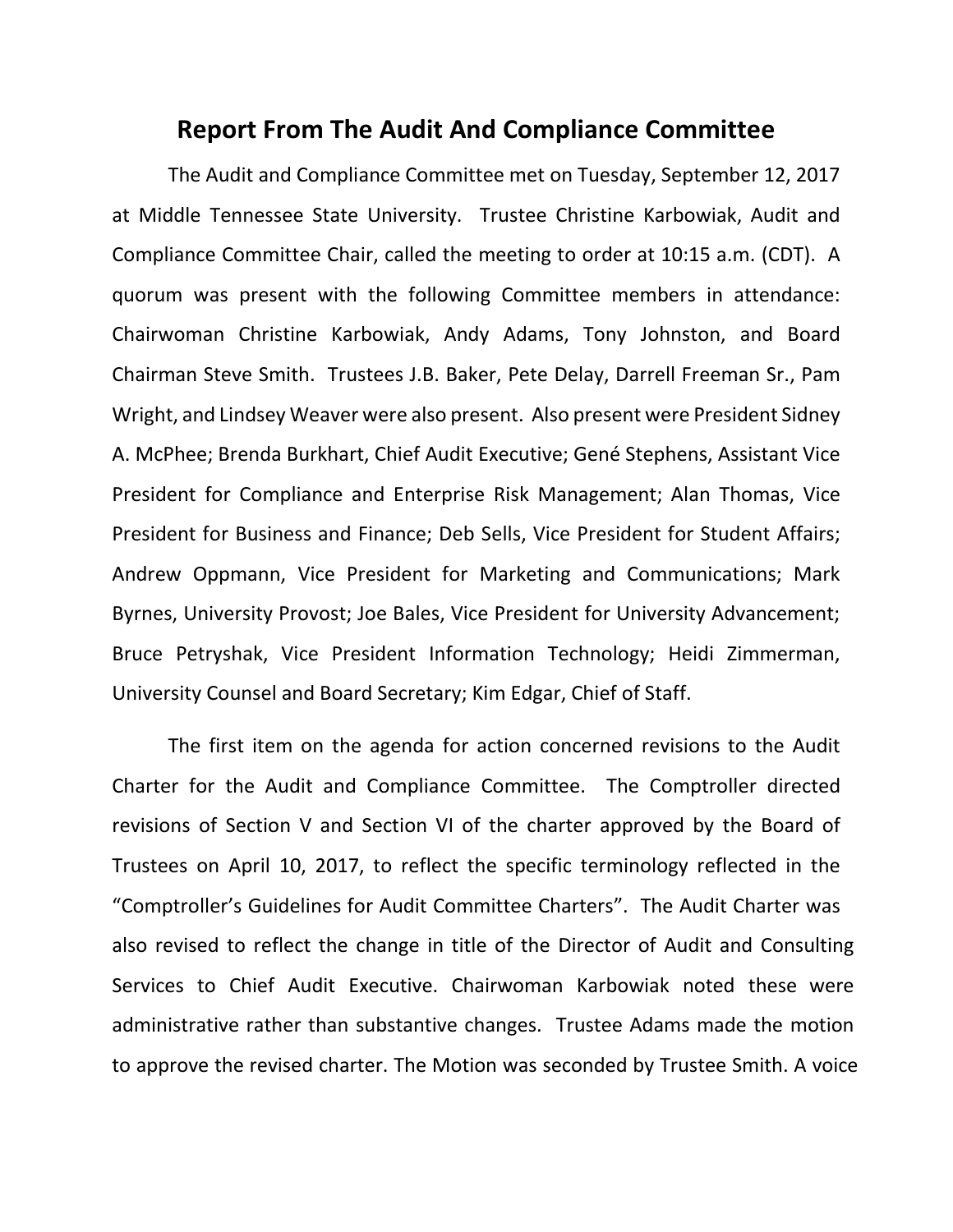vote was taken and the Motion to approve the revised Charter carried.

The next two items on the agenda were informational items presented by Ms. Burkhart. The results of state audit reports for the past 15 years were presented along with the Audit and Consulting Services Annual Report for Fiscal Year 2017. Chairwoman Karbowiak requested the annual report include an executive summary in the future to indicate emerging issues, trends, and areas of particular interest that should be brought before the Audit Committee.

The next items on the agenda were informational regarding the Office of Compliance and Enterprise Risk Management presented by Ms. Stephens. The items presented provided the following background information regarding annual risk assessment reporting and compliance activities: United States Sentencing Guidelines seven elements of an effective corporate compliance program; Department of Justice "Filip Factors"; Green Book to COSO ERM Mapping; Office of Compliance and ERM Overview and Activities; the Financial Integrity Act; and State Risk Assessment Reporting. After discussion of the items, the following information was requested by the committee: (1) provide examples of how the University addresses each of the seven elements of an effective corporate compliance program (from the U.S. Sentencing Guidelines); (2) provide examples of how the University addresses the "Filip Factors" used by the Department of Justice; and (3) provide a power point presentation of the Office of Compliance and Enterprise Risk Management's activities with examples of the resources provided by the Office.

The Committee entered non-public executive session at 10:34 a.m. (CDT) to discuss risk assessment reports, audits and investigations. The Committee